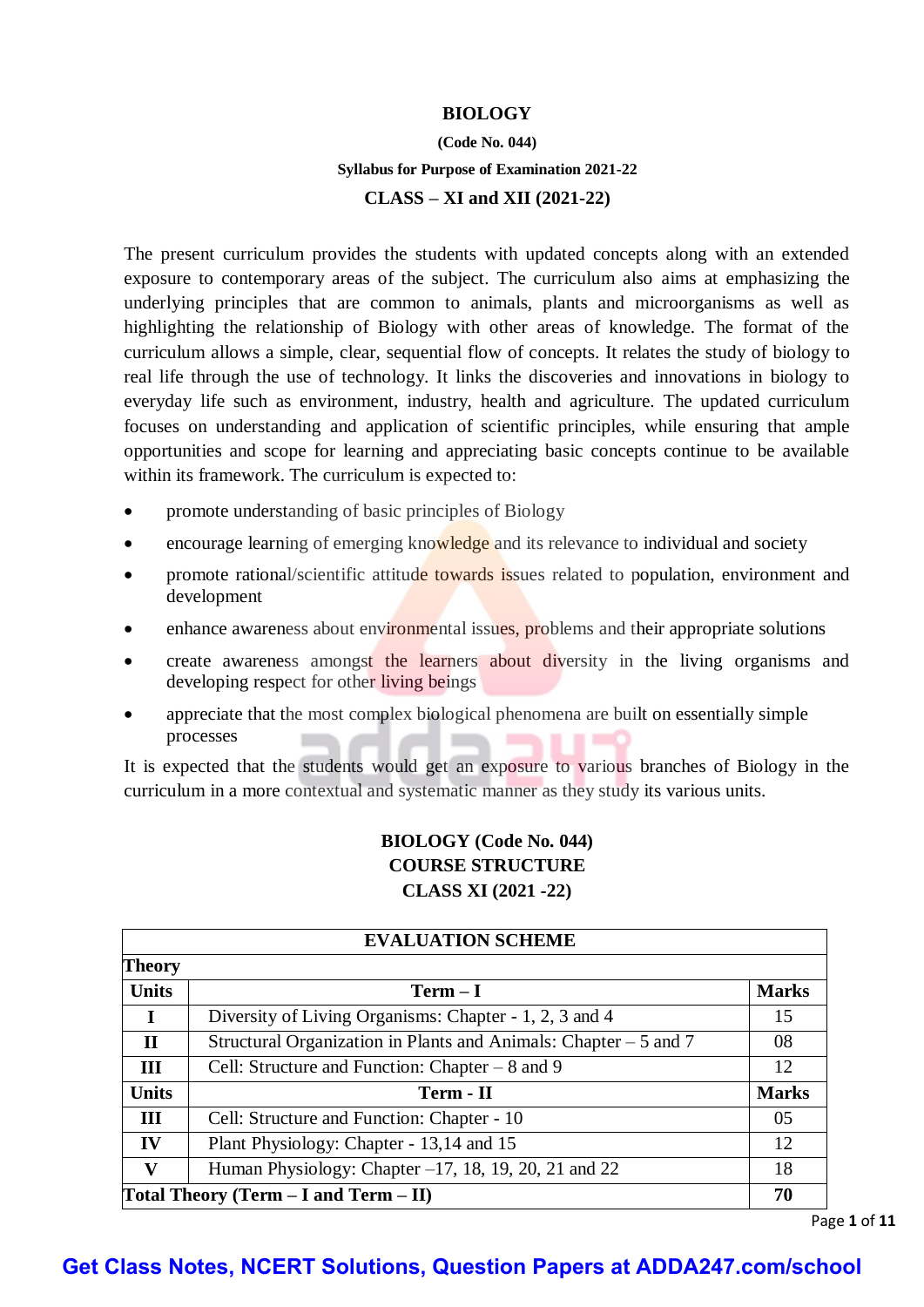| <b>Practicals Term - I</b>  |     |
|-----------------------------|-----|
| <b>Practicals Term - II</b> |     |
| <b>Total</b>                | 100 |

# **THEORY**

## $Term - I$

#### **Unit-I Diversity of Living Organisms**

#### **Chapter-1: The Living World**

What is living? Biodiversity; Need for classification; three domains of life; concept of species and taxonomical hierarchy; binomial nomenclature.

#### **Chapter-2: Biological Classification**

Five kingdom classification; Salient features and classification of Monera, Protista and Fungi into major groups; Lichens, Viruses and Viroids.

#### **Chapter-3: Plant Kingdom**

Salient features and classification of plants into major groups - Algae, Bryophyta, Pteridophyta and Gymnospermae. (salient and distinguishing features and a few examples of each category).

#### **Chapter-4: Animal Kingdom**

Salient features and classification of animals, non-chordates up to phyla level and chordates up to class level (salient features and distinguishing features of a few examples of each category). (No live animals or specimen should be displayed.)

# **Unit-II Structural Organization in Animals and Plants**

## **Chapter-5: Morphology of Flowering Plants**

Morphology of inflorescence and flower, Description of 01 family: Solanaceae or Liliaceae (to be dealt along with the relevant experiments of the Practical Syllabus).

#### **Chapter-7: Structural Organization in Animals**

Animal tissues.

## **Unit-III Cell: Structure and Function**

## **Chapter-8: Cell-The Unit of Life**

Cell theory and cell as the basic unit of life, structure of prokaryotic and eukaryotic cells; Plant cell and animal cell; cell envelope; cell membrane, cell wall; cell organelles - structure and function; endomembrane system, endoplasmic reticulum, golgi bodies, lysosomes, vacuoles, mitochondria, ribosomes, plastids, microbodies; cytoskeleton, cilia, flagella, centrioles (ultrastructure and function); nucleus.

#### **Chapter-9: Biomolecules**

Chemical constituents of living cells: biomolecules, structure and function of proteins,

Page **2** of **11**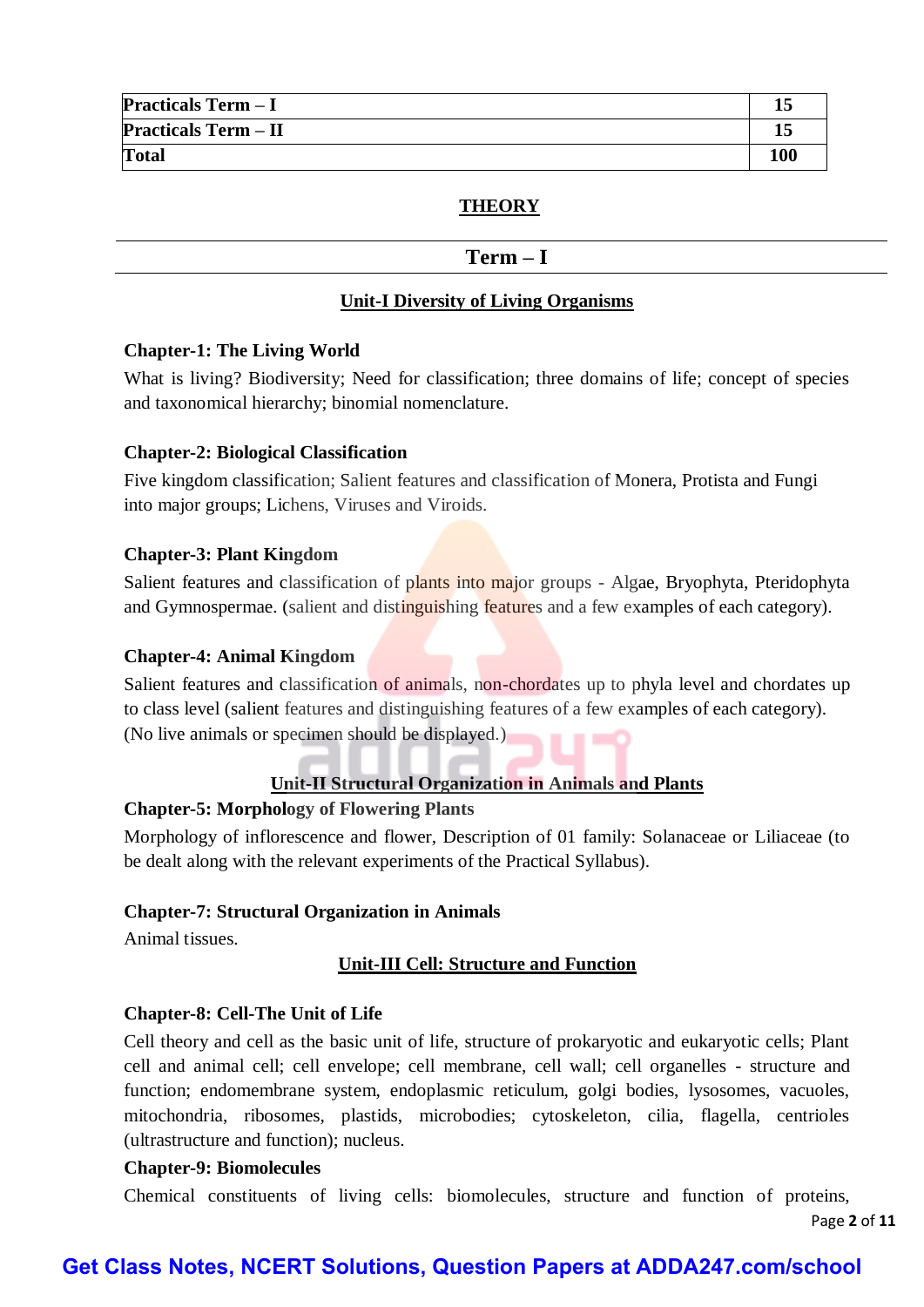carbohydrates, lipids, nucleic acids; Enzymes- types, properties, enzyme action.

# **Term – II**

## **Unit-III Cell: Structure and Function**

#### **Chapter-10: Cell Cycle and Cell Division**

Cell cycle, mitosis, meiosis and their significance

#### **Unit-IV Plant Physiology**

#### **Chapter-13: Photosynthesis in Higher Plants**

Photosynthesis as a means of autotrophic nutrition; site of photosynthesis, pigments involved in photosynthesis (elementary idea); photochemical and biosynthetic phases of photosynthesis; cyclic and non-cyclic photophosphorylation; chemiosmotic hypothesis; photorespiration; C3 and C4 pathways; factors affecting photosynthesis.

#### **Chapter-14: Respiration in Plants**

Exchange of gases; cellular respiration - glycolysis, fermentation (anaerobic), TCA cycle and electron transport system (aerobic); energy relations - number of ATP molecules generated; amphibolic pathways; respiratory quotient.

#### **Chapter-15: Plant - Growth and Development**

Growth regulators - auxin, gibberellin, cytokinin, ethylene, ABA.



# **Chapter-17: Breathing and Exchange of Gases**

Respiratory organs in animals (recall only); Respiratory system in humans; mechanism of breathing and its regulation in humans - exchange of gases, transport of gases and regulation of respiration, respiratory volume; disorders related to respiration - asthma, emphysema, occupational respiratory disorders.

#### **Chapter-18: Body Fluids and Circulation**

Composition of blood, blood groups, coagulation of blood; composition of lymph and its function; human circulatory system - Structure of human heart and blood vessels; cardiac cycle, cardiac output, ECG; double circulation; regulation of cardiac activity; disorders of circulatory system - hypertension, coronary artery disease, angina pectoris, heart failure.

#### **Chapter-19: Excretory Products and their Elimination**

Modes of excretion - ammonotelism, ureotelism, uricotelism; human excretory system – structure and function; urine formation, osmoregulation; regulation of kidney function - renin angiotensin, atrial natriuretic factor, ADH and diabetes insipidus; role of other organs in

Page **3** of **11**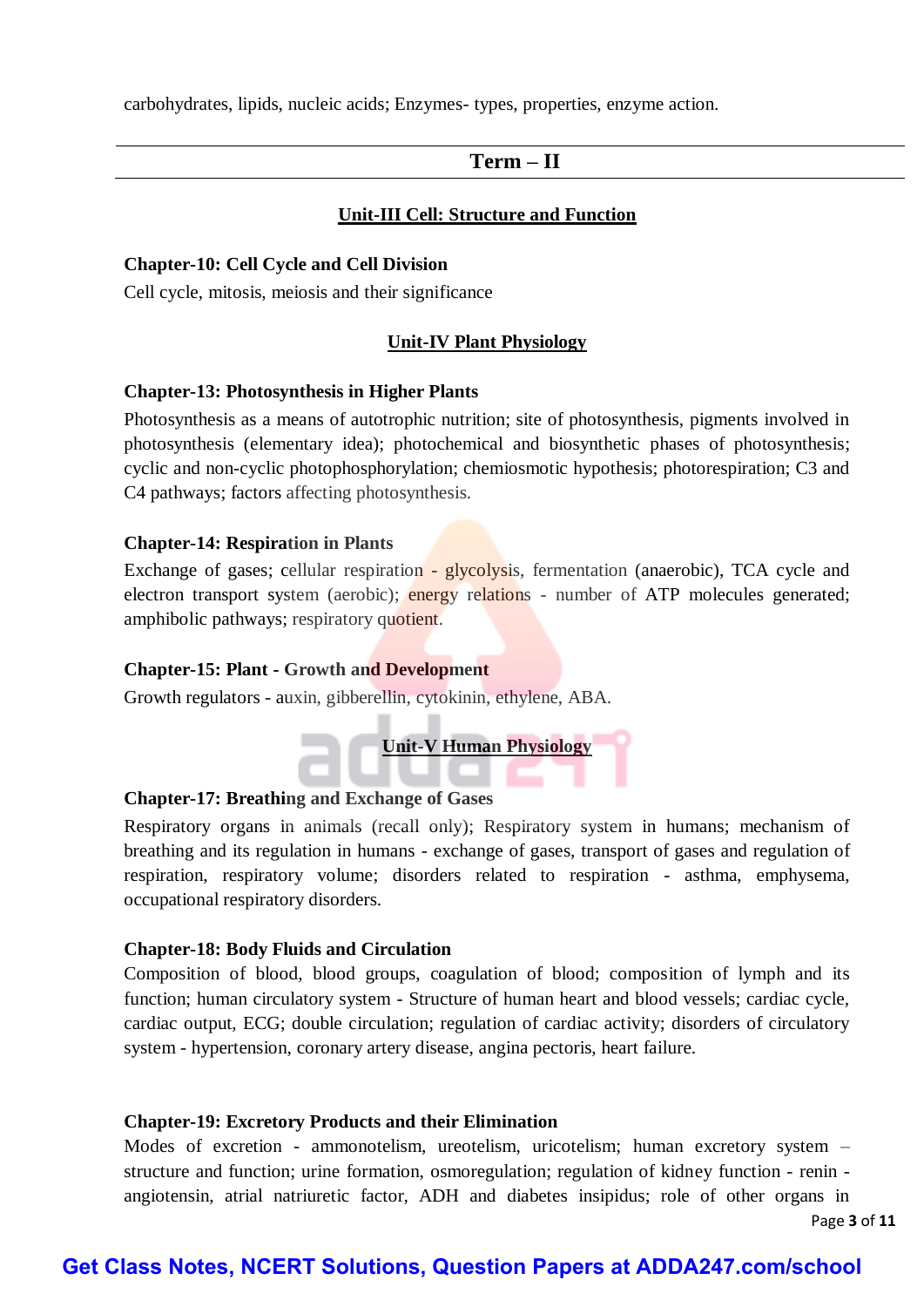excretion; disorders - uremia, renal failure, renal calculi, nephritis; dialysis and artificial kidney, kidney transplant.

## **Chapter-20: Locomotion and Movement**

Skeletal muscle, contractile proteins and muscle contraction.

# **Chapter-21: Neural Control and Coordination**

Neuron and nerves; Nervous system in humans - central nervous system; peripheral nervous system and visceral nervous system; generation and conduction of nerve impulse.

## **Chapter-22: Chemical Coordination and Integration**

Endocrine glands and hormones; human endocrine system - hypothalamus, pituitary, pineal, thyroid, parathyroid, adrenal, pancreas, gonads; mechanism of hormone action (elementary idea); role of hormones as messengers and regulators, hypo - and hyperactivity and related disorders; dwarfism, acromegaly, cretinism, goiter, exophthalmic goiter, diabetes, Addison's disease. **Note:** Diseases related to all the human physiological systems to be taught in brief.

## **PRACTICALS**

# **Max. Marks: 15 for each Term**

| <b>Evaluation Scheme</b>                                                 |                    |                          |              |
|--------------------------------------------------------------------------|--------------------|--------------------------|--------------|
|                                                                          | <b>TERM-I</b>      | <b>TERM - II</b>         | <b>MARKS</b> |
| Part A                                                                   |                    |                          |              |
| One Major Experiment                                                     | Experiment No. - 1 | Experiment No. $-3$ , 4  | 4            |
| One Minor Experiment                                                     | Experiment No. - 2 | Experiment No. - 5, 6, 7 | 3            |
| Part B                                                                   |                    |                          |              |
| Spotting                                                                 | B.1, 2, 3          | B.4, 5                   | 3            |
| (3 Spots of 1 mark each)                                                 |                    |                          |              |
| <b>Practical Record + Investigatory Project &amp; Record + Viva Voce</b> |                    |                          | 5            |
| <b>Total</b>                                                             |                    |                          | 15           |

**Practicals should be conducted alongside the concepts taught in theory classes.**

# **A: List of Experiments**

## **TERM -I:**

- 1. Study and describe a locally available common flowering plant, from any one family: Solanaceae or Liliaceae (Poaceae, Asteraceae or Brassicaceae can be substituted in case of particular geographical location) including dissection and display of floral whorls, anther and ovary to show number of chambers (floral formulae and floral diagrams).
- 2. Study of osmosis by Potato osmometer.

## **TERM -II:**

Page **4** of **11**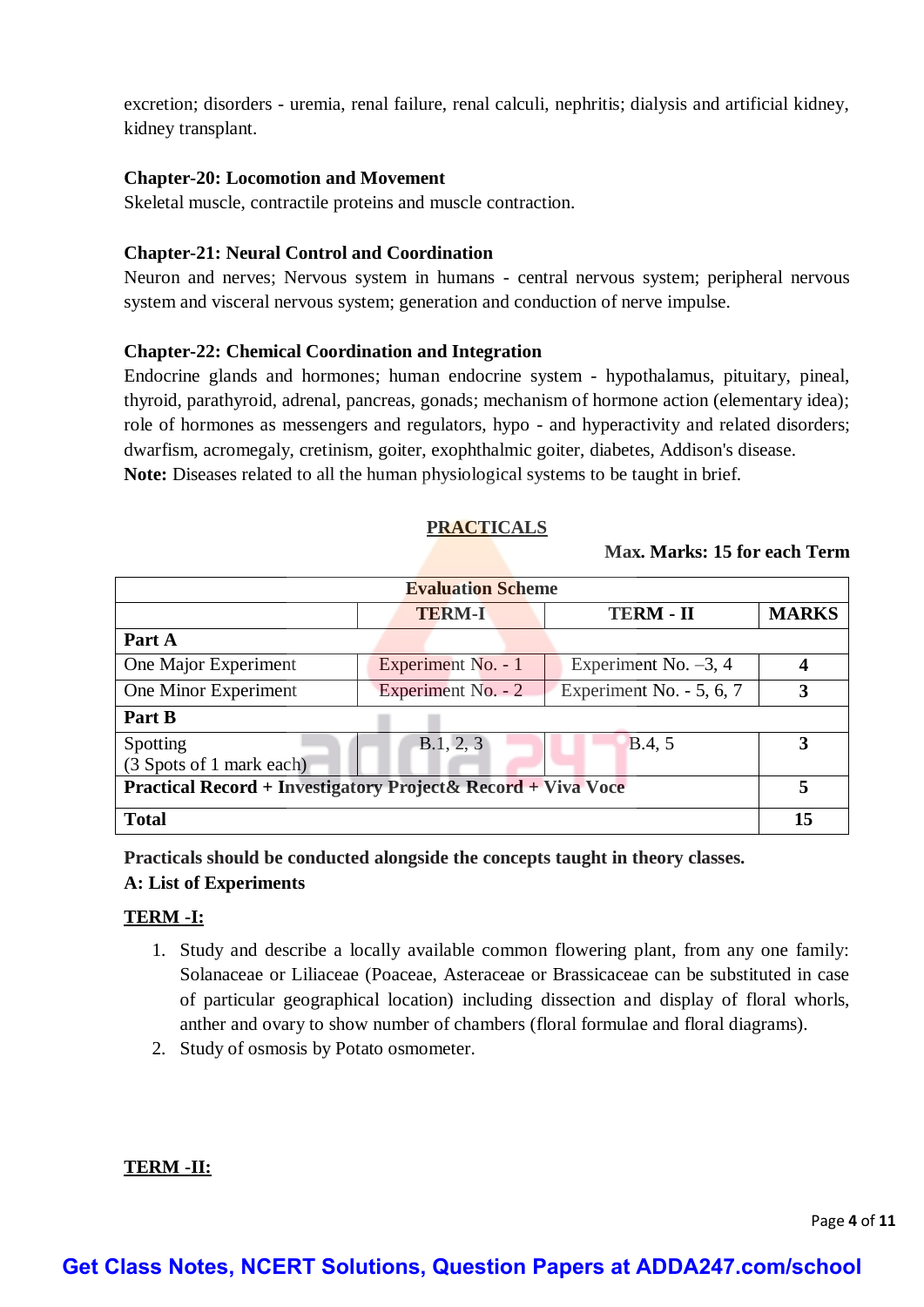- 3. Separation of plant pigments through paper chromatography.
- 4. Study of distribution of stomata in the upper and lower surfaces of leaves.
- 5. Study of the rate of respiration in flower buds/leaf tissue and germinating seeds.
- 6. Test for presence of sugar in urine.
- 7. Test for presence of albumin in urine.

## **B. Study/Observation of the following (spotting):**

# **TERM - I:**

B.1 Parts of a compound microscope.

B.2 Specimens/slides/models and identification with reasons - Bacteria, *Oscillatoria, Spirogyra, Rhizopus*, mushroom, yeast, liverwort, moss, fern, pine, one

monocotyledonous plant, one dicotyledonous plant and one lichen.

B.3 Virtual specimens/slides/models and identifying features of - *Amoeba, Hydra,*liverfluke, *Ascaris*, leech, earthworm, prawn, silkworm, honeybee, snail, starfish, shark, rohu, frog, lizard, pigeon and rabbit.

## **TERM- II :**

B.4 Tissues and diversity in shape and size of animal cells (squamous epithelium, smooth, skeletal and cardiac muscle fibers and mammalian blood smear) through temporary/permanent slides.

B.5 Mitosis in onion root tip cells and animal cells (grasshopper) from permanent slides.

## **Practical Examination for Visually Impaired Students Class XI**

**Note:** The 'Evaluation schemes' and 'General Guidelines' for visually impaired students as given for Class XII may be followed.

**Practicals should be conducted alongside the concepts taught in theory classes.**

A. **Items for Identification/Familiarity with the apparatus /equipments/animal and plant material / chemicals etc. for assessment in practicals (All experiments)**

# **TERM - I:**

- Plants of Solanaceae Brinjal, Petunia, any other or Liliaceae- Any of the Lilies.
- **Compound microscope, Test tube, Petridish, Beaker, Scalpel.**

## **TERM - II:**

- Mushroom, Succulents such as *Aloe vera*/*Kalanchoe*, Raisins, Potatoes.
- Honey comb, Mollusc shell, Model of cockroach, Pigeon and Star fish.
- Chromatography paper, Chromatography chamber, Alcohol.
- B. **List of Practicals:**

# **TERM - I:**

- 1. Study one locally available common flowering plants of the family Solanaceae or Liliaceae and identify inflorescence/flower.
- 2. Study the parts of a compound microscope- eye piece and objective lens, mirror, stage, coarse and fine adjustment knobs.

# **TERM - II:**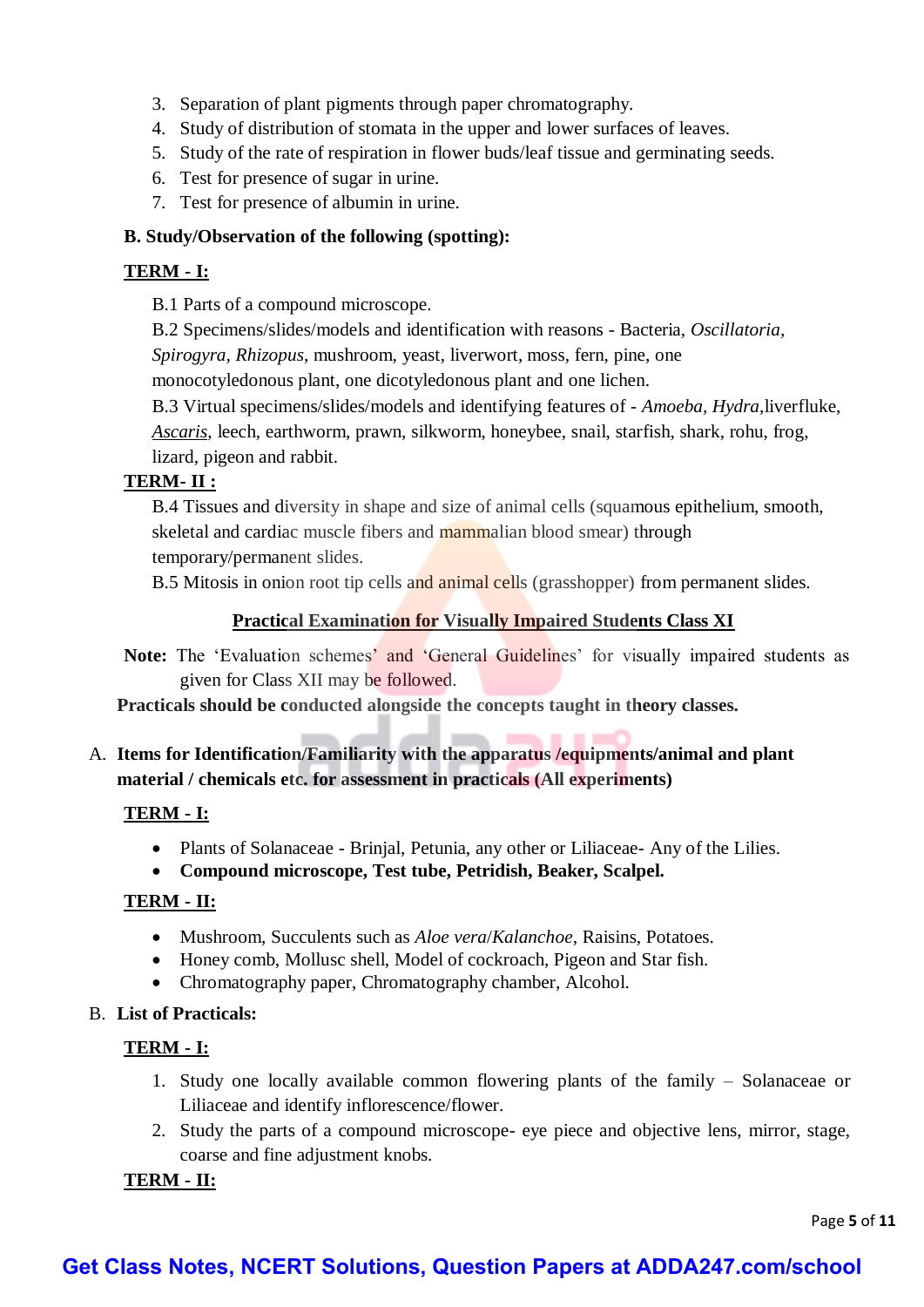- 3. Identify the given specimen of a fungus Mushroom, gymnosperm- pine cone
- 4. Study honey-bee/butterfly, snail shell, Starfish, Pigeon (through models).
- **Note:** The above practicals may be carried out in an experiential manner rather than recording observations.

## **Prescribed Books:**

- 1. Biology Class-XI, Published by NCERT
- 2. Other related books and manuals brought out by NCERT (including multimedia)

# **BIOLOGY (Code No. 044) COURSE STRUCTURE CLASS XII (2021 - 22)**

| <b>EVALUATION SCHEME</b> |                                                          |              |
|--------------------------|----------------------------------------------------------|--------------|
| <b>Theory</b>            |                                                          |              |
| <b>Units</b>             | $Term - I$                                               | <b>Marks</b> |
| VI                       | Reproduction: Chapter - 2, 3 and 4                       | 15           |
| VII                      | Genetics and Evolution: Chapter $-5$ and 6               | 20           |
| <b>Units</b>             | Term - II                                                | <b>Marks</b> |
| <b>VIII</b>              | Biology and Human Welfare: Chapter $-8$ and 10           | 14           |
| $\mathbf{I} \mathbf{X}$  | Biotechnology and its Applications: Chapter $-11$ and 12 | 11           |
| $\mathbf{X}$             | Ecology and Environment: Chapter $-13$ and 15            | 10           |
|                          | Total Theory (Term $-$ I and Term $-$ II)                | 70           |
|                          | <b>Practicals Term <math>-I</math></b>                   | 15           |
|                          | <b>Practicals Term - II</b>                              | 15           |
| <b>Total</b>             |                                                          | <b>100</b>   |

# **THEORY**

# **TERM - I**

# **Unit-VI Reproduction**

## **Chapter-2: Sexual Reproduction in Flowering Plants**

Flower structure; development of male and female gametophytes; pollination - types, agencies and examples; outbreeding devices; pollen-pistil interaction; double fertilization; post fertilization events - development of endosperm and embryo, development of seed and formation of fruit; special modes- apomixis, parthenocarpy, polyembryony; Significance of seed dispersal and fruit formation.

## **Chapter-3: Human Reproduction**

Page **6** of **11**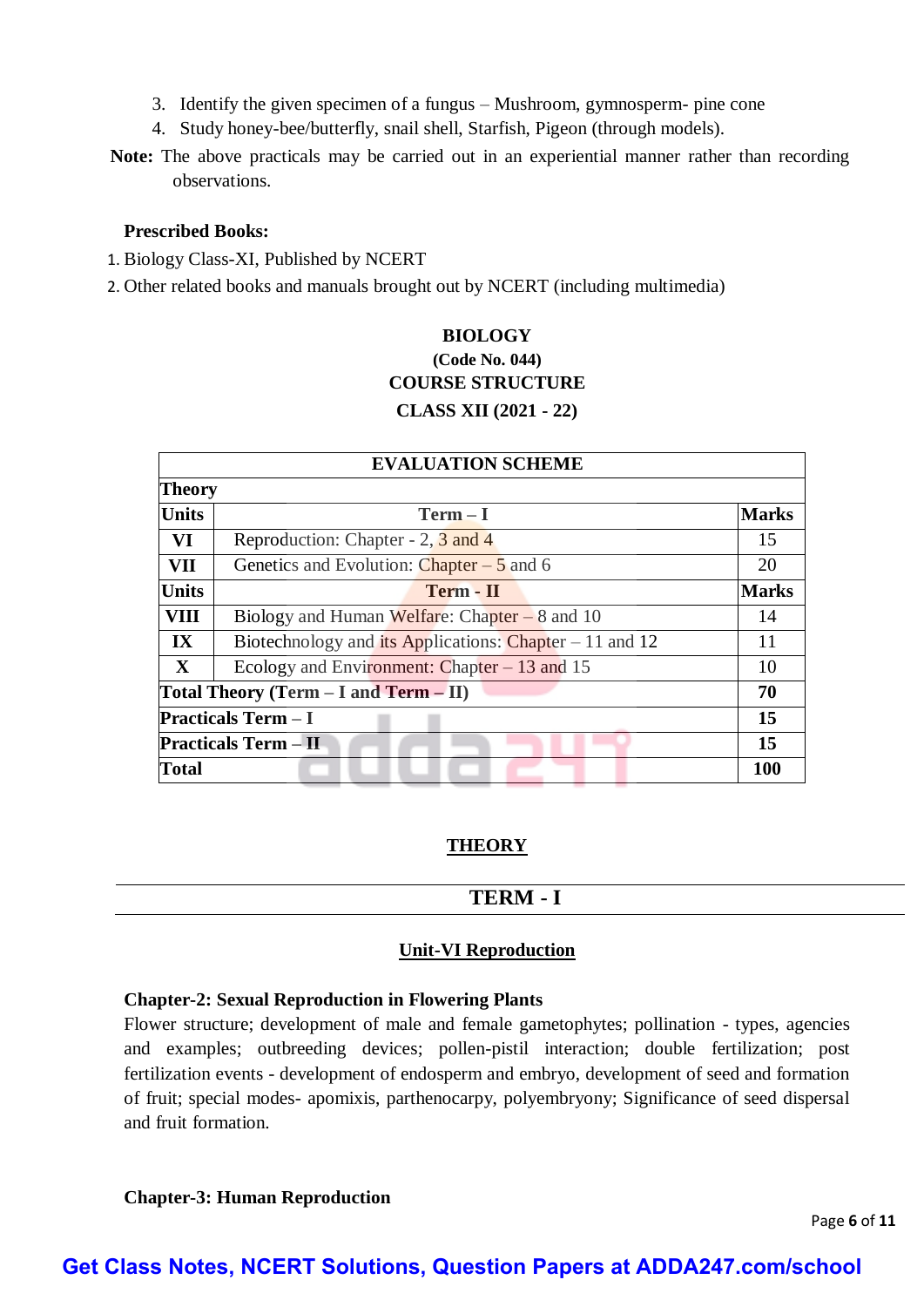Male and female reproductive systems; microscopic anatomy of testis and ovary; gametogenesis - spermatogenesis and oogenesis; menstrual cycle; fertilisation, embryo development upto blastocyst formation, implantation; pregnancy and placenta formation (elementary idea); parturition (elementary idea); lactation (elementary idea).

#### **Chapter-4: Reproductive Health**

Need for reproductive health and prevention of Sexually Transmitted Diseases (STDs); birth control - need and methods, contraception and medical termination of pregnancy (MTP); amniocentesis; infertility and assisted reproductive technologies - IVF, ZIFT, GIFT (elementary idea for general awareness).

#### **Unit-VII Genetics and Evolution**

#### **Chapter-5: Principles of Inheritance and Variation**

**Heredity and variation:** Mendelian inheritance; deviations from Mendelism – incomplete dominance, co-dominance, multiple alleles and inheritance of blood groups, pleiotropy; elementary idea of polygenic inheritance; chromosome theory of inheritance; chromosomes and genes; Sex determination - in human being, birds and honey bee; linkage and crossing over; sex linked inheritance - haemophilia, colour blindness; Mendelian disorders in humans -thalassemia; chromosomal disorders in humans; Down's syndrome, Turner's and Klinefelter's syndromes.

#### **Chapter-6: Molecular Basis of Inheritance**

Search for genetic material and DNA as genetic material; Structure of DNA and RNA; DNA packaging; DNA replication; Central Dogma; transcription, genetic code, translation; gene expression and regulation - lac operon; Genome, Human and rice genome projects; DNA fingerprinting.



#### **Unit-VIII Biology and Human Welfare**

#### **Chapter-8: Human Health and Diseases**

Pathogens; parasites causing human diseases (malaria, dengue, chikungunya, filariasis, ascariasis, typhoid, pneumonia, common cold, amoebiasis, ring worm) and their control; Basic concepts of immunology - vaccines; cancer, HIV and AIDS; Adolescence - drug and alcohol abuse.

#### **Chapter-10: Microbes in Human Welfare**

Microbes in food processing, industrial production, sewage treatment, energy generation and microbes as bio-control agents and bio-fertilizers. Antibiotics; production and judicious use.

## **Unit-IX Biotechnology and its Applications**

# **Chapter-11: Biotechnology - Principles and Processes**

Genetic Engineering (Recombinant DNA Technology).

Page **7** of **11**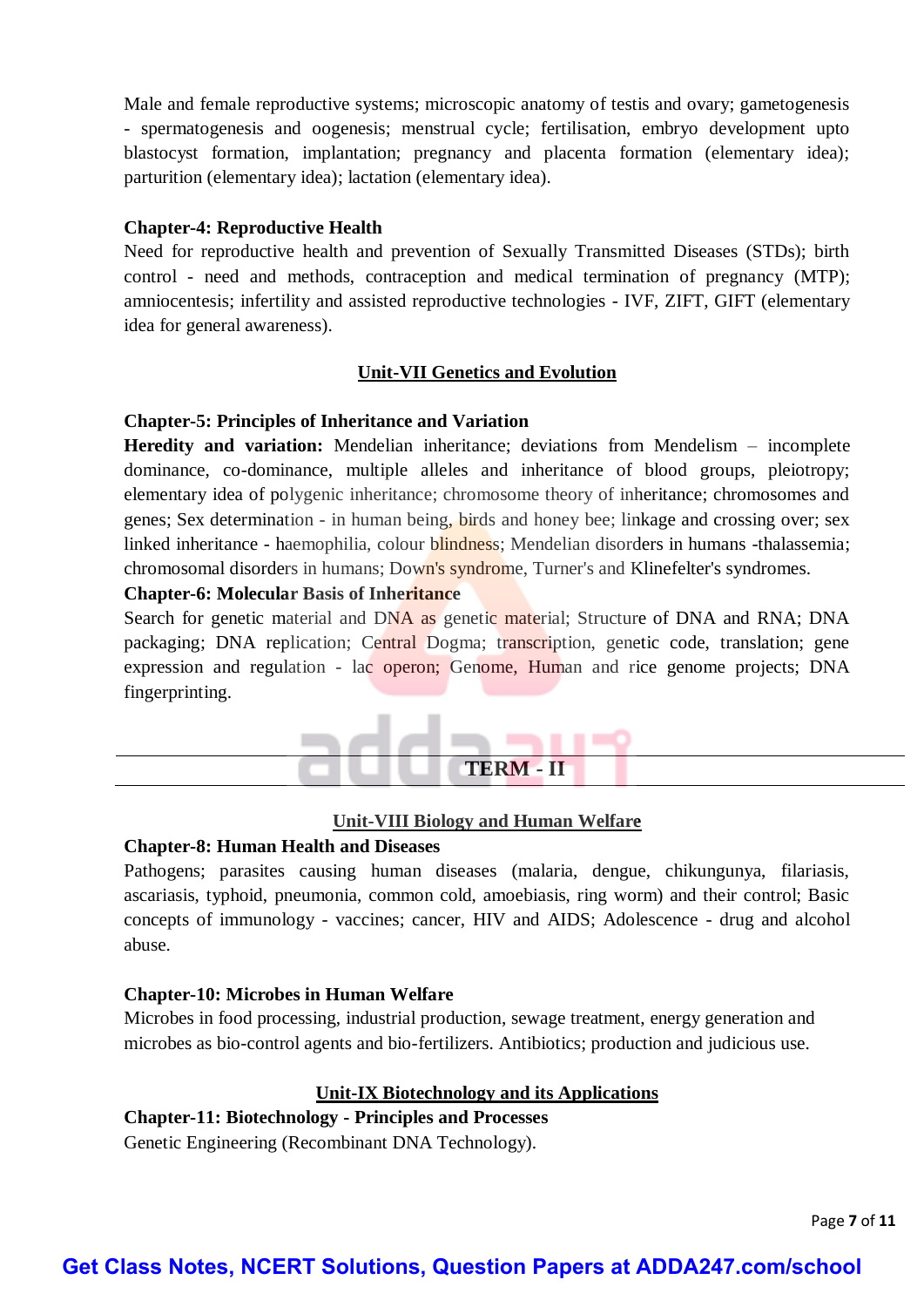# **Chapter-12: Biotechnology and its Application**

Application of biotechnology in health and agriculture: Human insulin and vaccine production, stem cell technology, gene therapy; genetically modified organisms - Bt crops; transgenic animals; biosafety issues, biopiracy and patents.

## **Unit-X Ecology and Environment**

## **Chapter-13: Organisms and Populations**

Organisms and environment: Habitat and niche, population and ecological adaptations; population interactions - mutualism, competition, predation, parasitism; population attributes growth, birth rate and death rate, age distribution.

## **Chapter-15: Biodiversity and its Conservation**

Biodiversity - Concept, patterns, importance; loss of biodiversity; biodiversity conservation; hotspots, endangered organisms, extinction, Red Data Book, Sacred Groves, biosphere reserves, national parks, wildlife, sanctuaries and Ramsar sites.

## **PRACTICALS**

#### **Max. Marks: 15 for each Term**

| <b>Evaluation Scheme</b>                                                 |                     |                         |                  |
|--------------------------------------------------------------------------|---------------------|-------------------------|------------------|
|                                                                          | <b>TERM - I</b>     | <b>TERM - II</b>        | <b>MARKS</b>     |
| Part A                                                                   |                     |                         |                  |
| One Major Experiment                                                     | Experiment No. $-1$ | Experiment No. - 3      | $\boldsymbol{4}$ |
| One Minor Experiment                                                     | Experiment No. - 2  | Experiment No. $-4$ , 5 | 3                |
| Part B                                                                   |                     |                         |                  |
| Spotting                                                                 | B.1, 2, 3, 4, 5     | B.6, 7, 8               | 3                |
| (3 Spots of 1 mark each)                                                 |                     |                         |                  |
| <b>Practical Record + Investigatory Project &amp; Record + Viva Voce</b> |                     |                         | 5                |
| <b>Total</b>                                                             |                     |                         | 15               |

**Practicals should be conducted alongside the concepts taught in theory classes.**

## **A. List of Experiments**

## **TERM - I:**

- 1. Isolate DNA from available plant material such as spinach, green pea seeds, papaya, etc.
- 2. Prepare a temporary mount to observe pollen germination.

## **TERM - II:**

- 3. Prepare a temporary mount of onion root tip to study mitosis.
- 4. Collect water from two different water bodies around you and study them for pH, clarity and presence of any living organism
- 5. Collect and study soil from at least two different sites and study them for texture, moisture content, pH and water holding capacity. Correlate with the kinds of plants found in them.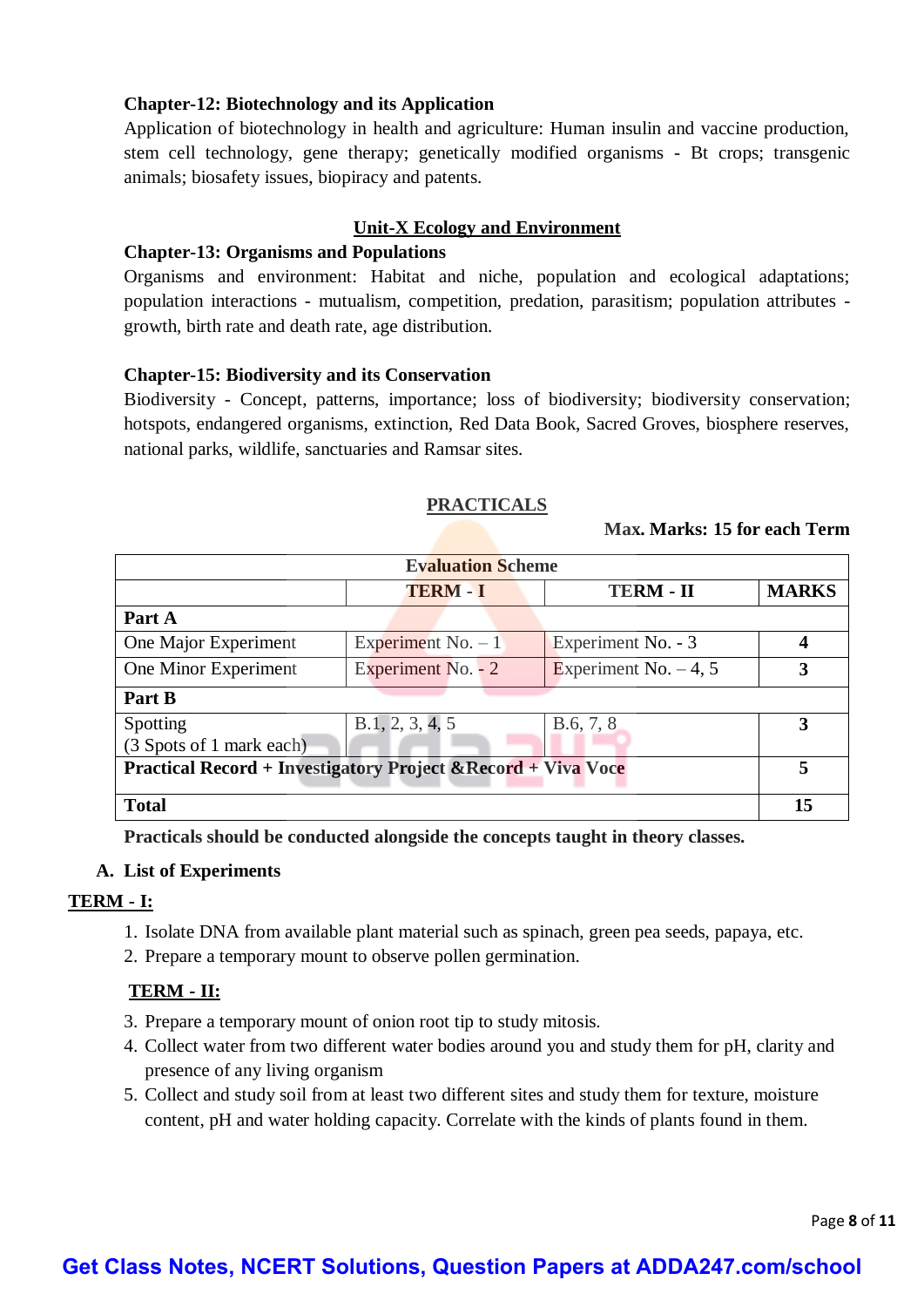# **B. Study/observation of the following (Spotting)**

# **TERM - I:**

- B.1 Flowers adapted to pollination by different agencies (wind, insects, birds).
- B.2 Identification of stages of gamete development, i.e., T.S. of testis and T.S. of ovary through permanent slides (from grasshopper/mice).
- B.3 Meiosis in onion bud cell or grasshopper testis through permanent slides.
- B.4 T.S. of blastula through permanent slides (Mammalian).
- B.5 Prepared pedigree charts of any one of the genetic traits such as rolling of tongue, blood groups, ear lobes, widow's peak and colourblindness.

# **TERM – II:**

- B.6 Common disease causing organisms like *Ascaris, Entamoeba, Plasmodium*, any fungus causing ringworm through permanent slides, models or virtual images. Comment on symptoms of diseases that they cause.
- B.7 Two plants and two animals (models/virtual images) found in xeric conditions. Comment upon their morphological adaptations.
- B.8 Two plants and two animals (models/virtual images) found in aquatic conditions. Comment upon their morphological adaptations.

# **Practical Examination for Visually Impaired Students of Classes XI and XII Evaluation Scheme**

# **Max. Marks: 15 for each Term**

| <b>Topic</b>                                        | <b>Marks</b> |
|-----------------------------------------------------|--------------|
| Identification/Familiarity with the apparatus       |              |
| Written test (Based on given/prescribed practicals) |              |
| Practical Records and Viva                          |              |
| Total                                               |              |

# **General Guidelines**

- The practical examination will be of one-hour duration.
- The written examination in practicals for these students will be conducted at the time of practical examination of all other students.
- The written test will be of 30 minutes duration.
- The question paper given to the students should be legibly typed. It should contain a total of 8 practical skill based very short answer type questions. A student would be required to answer any 5 questions.
- A writer may be allowed to such students as per CBSE examination rules.
- All questions included in the question paper should be related to the listed practicals. Every question should require about two minutes to be answered.
- These students are also required to maintain a practical file. A student is expected to record the listed experiments Term -wise as per the specific instructions for each subject. These practicals should be duly checked and signed by the internal examiner.
- The format of writing any experiment in the practical file should include aim, apparatus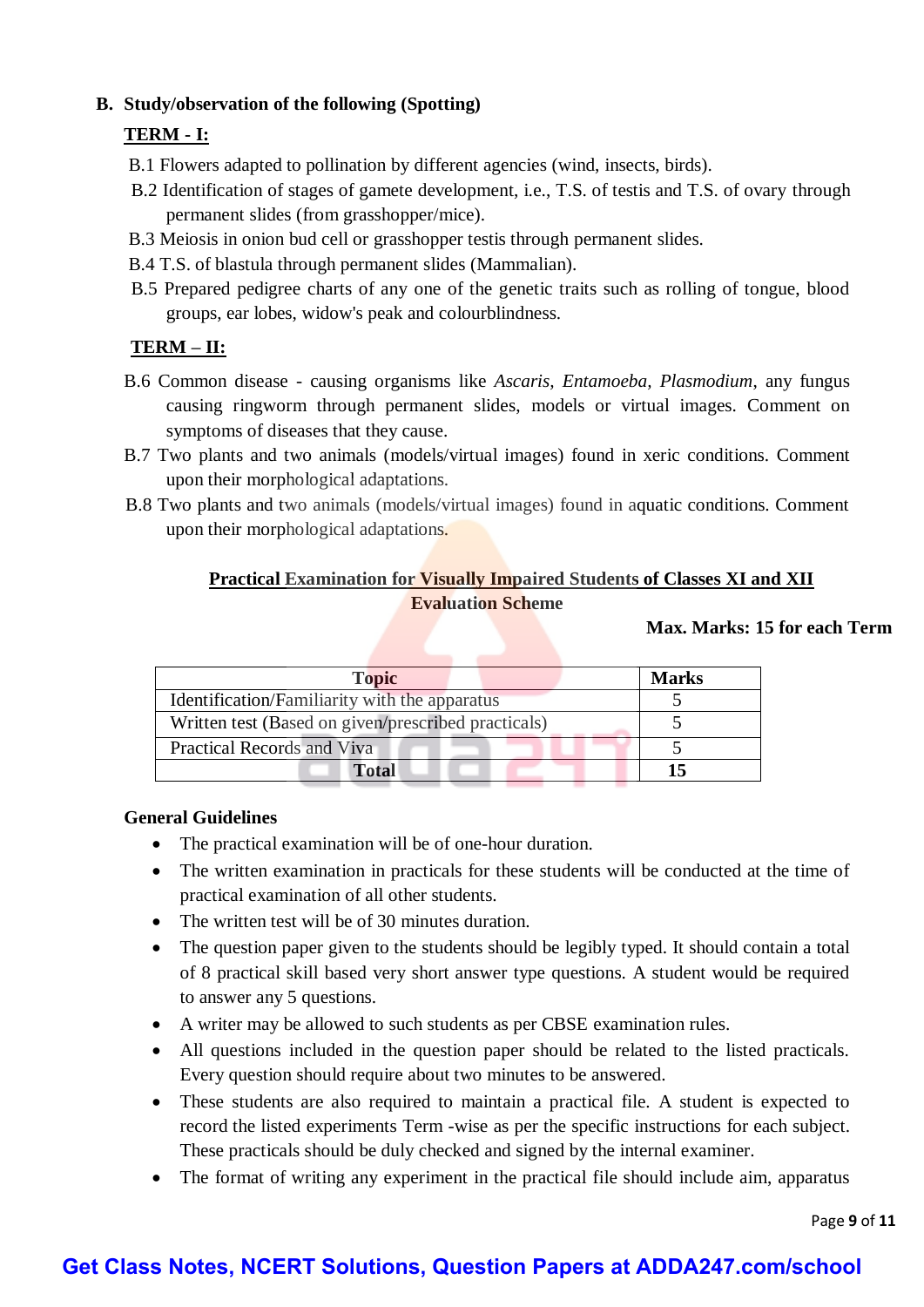required, simple theory, procedure, related practical skills, precautions etc.

- Questions may be generated jointly by the external/internal examiners and used for assessment.
- The viva questions may include questions based on basic theory/principle/concept, apparatus/materials/chemicals required, procedure, precautions, sources of error etc.

# **Class XII**

## **Practicals should be conducted alongside the concepts taught in theory classes.**

**A. Items for Identification/ familiarity with the apparatus for assessment in practicals (All experiments)**

# **TERM -I:**

- Beaker, flask, petri plates, test tubes, aluminium foil, paint brush, bunsen burner/spirit lamp/water bath.
- Starch solution, iodine, ice cubes.
- Developmental stages of frog highlighting morula and blastula*.*

# **TERM -II:**

- Soil from different sites- sandy, clayey, loamy; Small potted plants, Cactus/*Opuntia* (model), Large flowers, Maize inflorescence.
- Model of *Ascaris*

## **B. List of Practicals**

## **TERM -I:**

- 1. Study of flowers adapted to **pollination** by different agencies (wind, insects).
- 2. Identification of T.S of morula or blastula of frog (model).
- 3. Preparation of pedigree charts of genetic traits such as rolling of tongue, colour blindness.

# **TERM -II:**

- 4. Study of the soil obtained from at least two different sites for their texture.
- 5. Identify common disease-causing organisms like *Ascaris (Model)* and learn some common symptoms of the disease that they cause.
- 6. Comment upon the morphological adaptations of plants found in xerophytic conditions.
- **Note:** The above practicals may be carried out in an experiential manner rather than recording observations.

## **Prescribed Books:**

- 1. Biology, Class-XII, Published by NCERT
- 2. Other related books and manuals brought out by NCERT (including multimedia)
- 3. Biology Supplementary Material (Revised). Available on CBSE website.